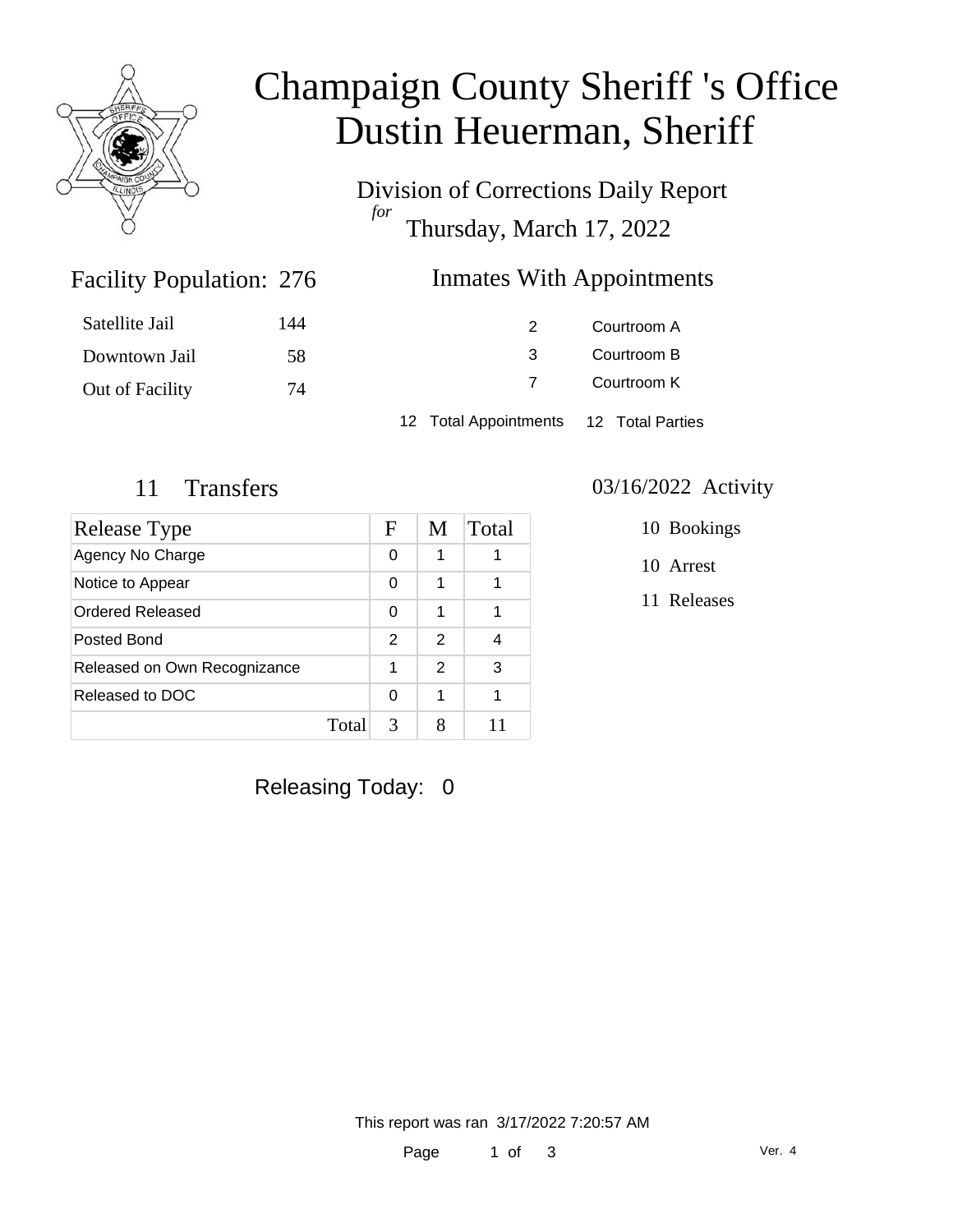

# Champaign County Sheriff 's Office Dustin Heuerman, Sheriff

Division of Corrections Daily Report *for* Thursday, March 17, 2022

#### Custody Status Count

- Electronic Home Dentention 9
	- Felony Arraignment 12
	- Felony Pre-Sentence 8
		- Felony Pre-Trial 214
	- Felony Pre-Trial DUI 4
	- Felony Sentenced CCSO 5
	- Felony Sentenced IDOC 10
		- Hold Other<sub>2</sub>
	- Misdemeanor Arraignment 3
		- Misdemeanor Pre-Trial 3
- Misdemeanor Sentenced CCSO 2
	- Remanded to DHS 4
		- Total 276

This report was ran 3/17/2022 7:20:57 AM